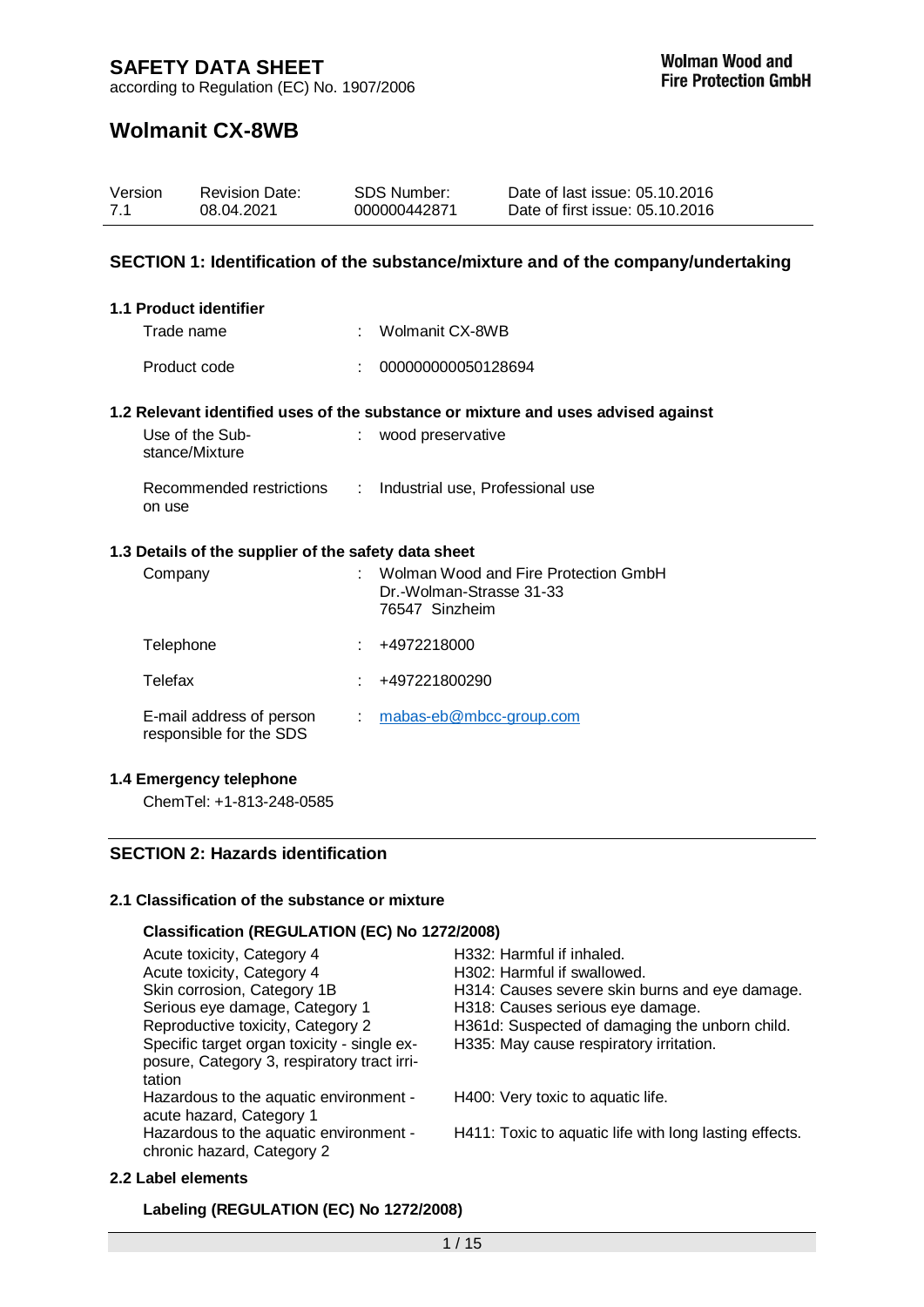according to Regulation (EC) No. 1907/2006

# **Wolmanit CX-8WB**

| Version<br><b>Revision Date:</b><br>7.1<br>08.04.2021 | <b>SDS Number:</b><br>000000442871                                                                                                                               | Date of last issue: 05.10.2016<br>Date of first issue: 05.10.2016                                                                                                                                                                                                                                                                                                                             |
|-------------------------------------------------------|------------------------------------------------------------------------------------------------------------------------------------------------------------------|-----------------------------------------------------------------------------------------------------------------------------------------------------------------------------------------------------------------------------------------------------------------------------------------------------------------------------------------------------------------------------------------------|
| Hazard pictograms                                     |                                                                                                                                                                  |                                                                                                                                                                                                                                                                                                                                                                                               |
| Signal Word                                           | Danger<br>t.                                                                                                                                                     |                                                                                                                                                                                                                                                                                                                                                                                               |
| <b>Hazard Statements</b>                              | H314<br>H332<br>Harmful if inhaled.<br>H302<br>H335<br>H410                                                                                                      | Causes severe skin burns and eye damage.<br>Harmful if swallowed.<br>May cause respiratory irritation.<br>H361d Suspected of damaging the unborn child.<br>Very toxic to aquatic life with long lasting effects.                                                                                                                                                                              |
| <b>Precautionary Statements</b>                       | <b>Prevention:</b><br>P260<br>P273<br>P280<br>tion/face protection.                                                                                              | Do not breathe dust/ fume/ gas/ mist/ vapors/ spray.<br>Avoid release to the environment.<br>Wear protective gloves/ protective clothing/ eye protec-                                                                                                                                                                                                                                         |
|                                                       | <b>Response:</b><br>P301 + P330 + P331<br>NOT induce vomiting.<br>P305 + P351 + P338<br>easy to do. Continue rinsing.<br>attention.<br>P391<br>Collect spillage. | IF SWALLOWED: Rinse mouth. Do<br>P312 Call a POISON CENTER/ doctor if you feel unwell.<br>P303 + P361 + P353 IF ON SKIN (or hair): Take off immedi-<br>ately all contaminated clothing. Rinse skin with water/ shower.<br>IF IN EYES: Rinse cautiously with wa-<br>ter for several minutes. Remove contact lenses, if present and<br>P308 + P313 IF exposed or concerned: Get medical advice/ |
|                                                       | Storage:                                                                                                                                                         |                                                                                                                                                                                                                                                                                                                                                                                               |
|                                                       | P405<br>Store locked up.                                                                                                                                         |                                                                                                                                                                                                                                                                                                                                                                                               |
|                                                       | Disposal:<br>P <sub>501</sub>                                                                                                                                    | Dispose of contents/container to appropriate hazard-                                                                                                                                                                                                                                                                                                                                          |

**Hazardous ingredients which must be listed on the label:**

complexing agent based on ethanolamine and carboxylic acids (confidential) copper(II) carbonate--copper(II) hydroxide(1:1) Bis-(N-cyclohexyldiazeniumdioxy)-copper

### **2.3 Other hazards**

This substance/mixture contains no components considered to be either persistent, bioaccumulative and toxic (PBT), or very persistent and very bioaccumulative (vPvB) at levels of 0.1% or higher.

ous waste collection point.

If applicable information is provided in this section on other hazards which do not result in classification but which may contribute to the overall hazards of the substance or mixture.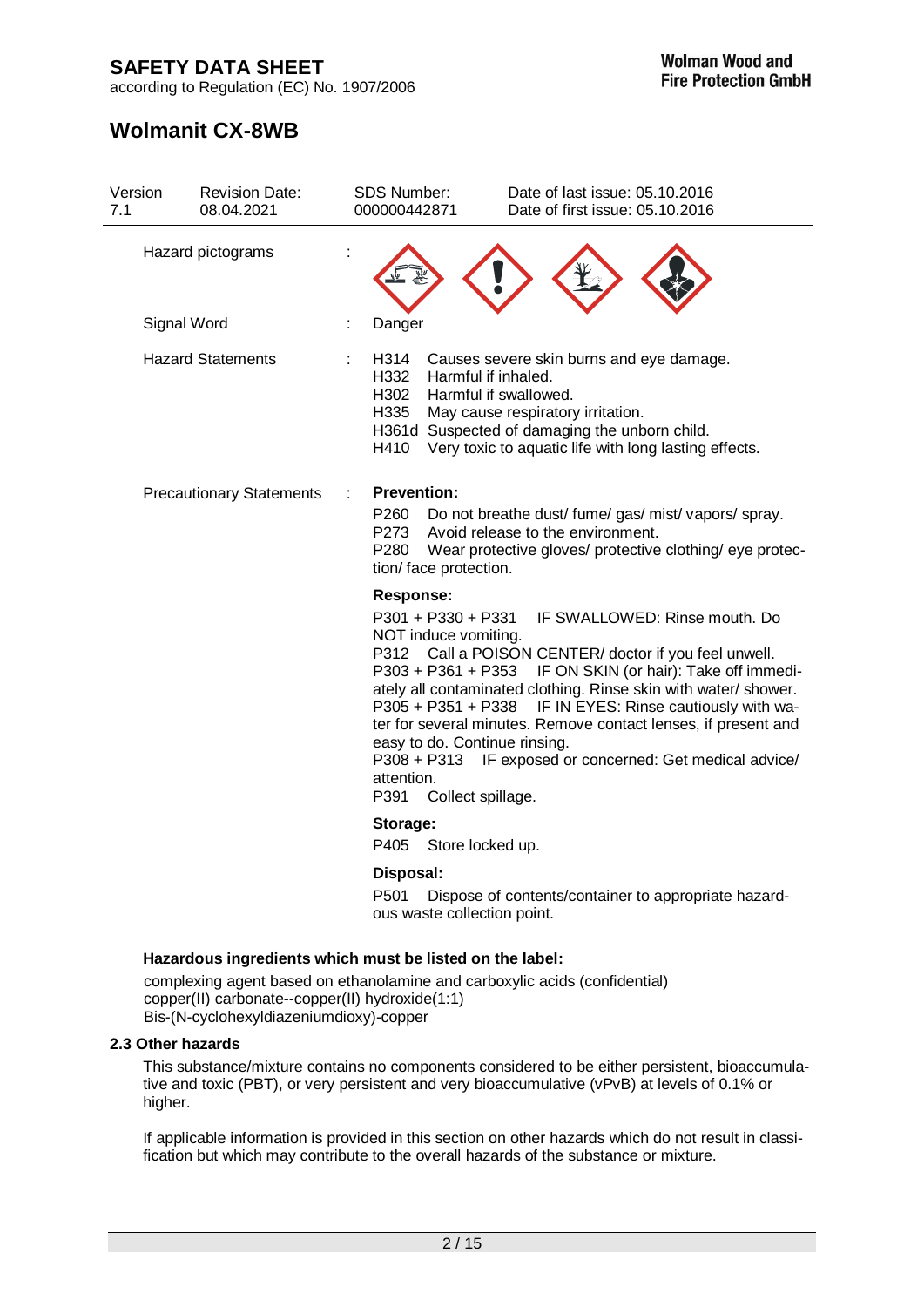according to Regulation (EC) No. 1907/2006

# **Wolmanit CX-8WB**

| Version | <b>Revision Date:</b> | SDS Number:  | Date of last issue: 05.10.2016  |
|---------|-----------------------|--------------|---------------------------------|
| 7.1     | 08.04.2021            | 000000442871 | Date of first issue: 05.10.2016 |

### **SECTION 3: Composition/information on ingredients**

#### **3.2 Mixtures**

Chemical nature : Liquid wood preservative, based on: Copper compound

> dissolved in: complexing agent based on ethanolamine and carboxylic acids (confidential)

| <b>Components</b>                                                                  |                                                       |                                                                                                                                                                                                                                          |                          |
|------------------------------------------------------------------------------------|-------------------------------------------------------|------------------------------------------------------------------------------------------------------------------------------------------------------------------------------------------------------------------------------------------|--------------------------|
| Chemical name                                                                      | CAS-No.<br>EC-No.<br>Index-No.<br>Registration number | Classification                                                                                                                                                                                                                           | Concentration<br>(% w/w) |
| copper(II) carbonate--copper(II)<br>hydroxide(1:1)                                 | 12069-69-1<br>235-113-6<br>01-2119429040-56           | Acute Tox. 4; H332<br>Acute Tox. 4; H302<br>Eye Irrit. 2; H319<br>Aquatic Acute 1;<br>H400<br>Aquatic Chronic 1;<br>H410<br>M-Factor (Acute<br>aquatic toxicity): 10<br>M-Factor (Chronic<br>aquatic toxicity): 1                        | 13,04                    |
| Bis-(N-<br>cyclohexyldiazeniumdioxy)-copper                                        | 312600-89-8                                           | Flam. Sol. 1; H228<br>Acute Tox. 4; H302<br>Eye Dam. 1; H318<br><b>STOT RE 2; H373</b><br>Aquatic Acute 1;<br>H400<br>Aquatic Chronic 1;<br>H410<br>M-Factor (Acute<br>aquatic toxicity): 1<br>M-Factor (Chronic<br>aquatic toxicity): 1 | 2,8                      |
| complexing agent based on etha-<br>nolamine and carboxylic acids<br>(confidential) | Not Assigned                                          | Acute Tox. 4; H332<br>Acute Tox. 4; H302<br>Skin Corr. 1B; H314<br>Repr. 2; H361d                                                                                                                                                        | $>= 20 - 50$             |

For explanation of abbreviations see section 16.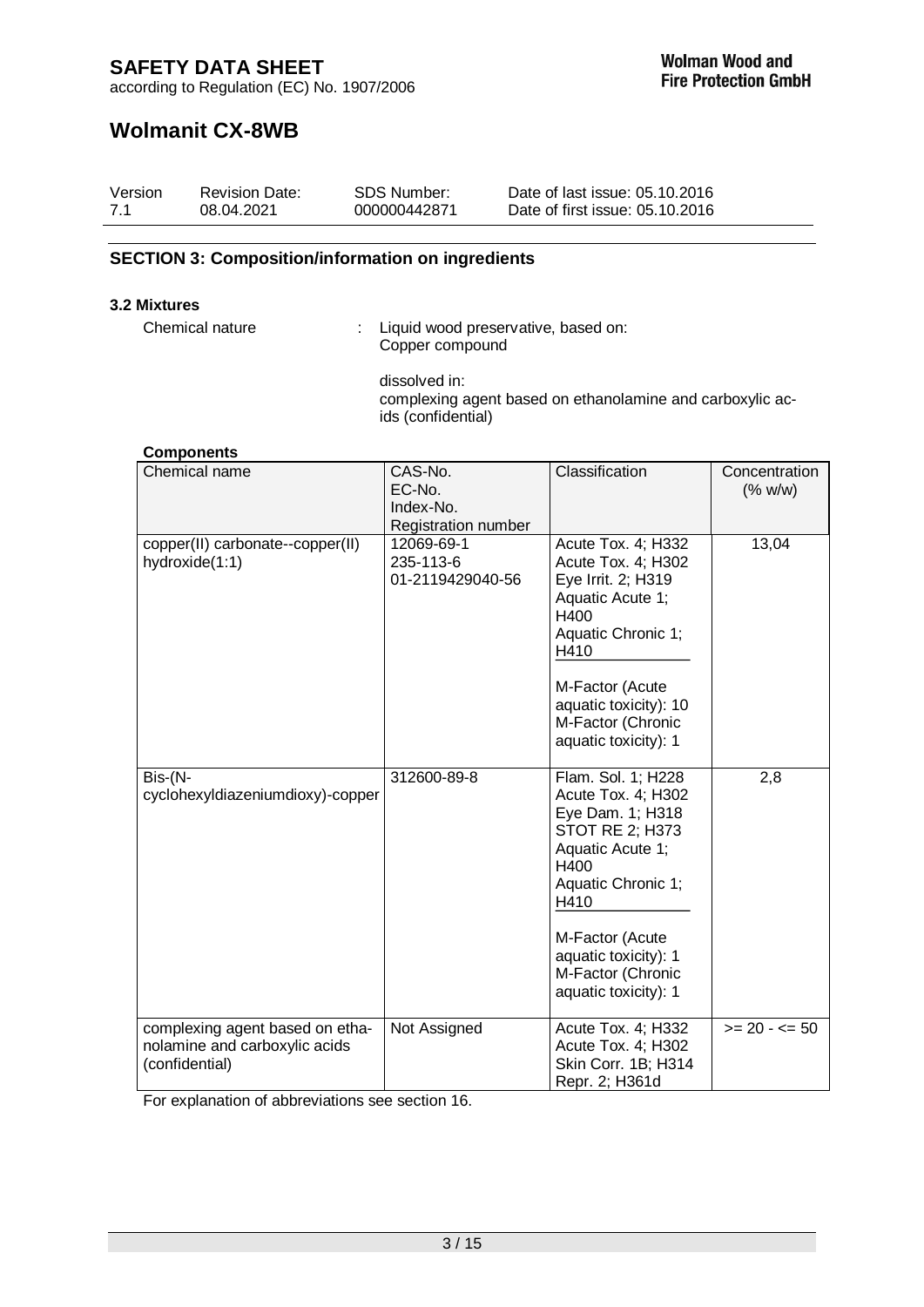## **Wolmanit CX-8WB**

| Version | <b>Revision Date:</b> | SDS Number:  | Date of last issue: 05.10.2016  |
|---------|-----------------------|--------------|---------------------------------|
| 7.1     | 08.04.2021            | 000000442871 | Date of first issue: 05.10.2016 |

### **SECTION 4: First aid measures**

### **4.1 Description of first-aid measures**

| General advice          | First aid personnel should pay attention to their own safety.<br>Immediately remove contaminated clothing.                                                                                 |  |
|-------------------------|--------------------------------------------------------------------------------------------------------------------------------------------------------------------------------------------|--|
| If inhaled              | If difficulties occur after vapour/aerosol has been inhaled,<br>remove to fresh air and seek medical attention.                                                                            |  |
| In case of skin contact | : After contact with skin, wash immediately with plenty of water<br>and soap.<br>Under no circumstances should organic solvent be used.<br>If irritation develops, seek medical attention. |  |
| In case of eye contact  | : Wash affected eyes for at least 15 minutes under running<br>water with eyelids held open, consult an eye specialist.                                                                     |  |
| If swallowed            | Immediately rinse mouth and then drink 200-300 ml of water,<br>seek medical attention.<br>Do not induce vomiting unless told to by a poison control cen-<br>ter or doctor.                 |  |

### **4.2 Most important symptoms and effects, both acute and delayed**

Symptoms : Information, i.e. additional information on symptoms and effects may be included in the GHS labeling phrases available in Section 2 and in the Toxicological assessments available in Section 11.

### **4.3 Indication of any immediate medical attention and special treatment needed**

| Treatment | Treat according to symptoms (decontamination, vital func- |
|-----------|-----------------------------------------------------------|
|           | tions), no known specific antidote.                       |

### **SECTION 5: Firefighting measures**

#### **5.1 Extinguishing media**  $S$ uitable extinguishing media  $\cdot$  F

| Suitable extinguishing media      | Foam<br>Water spray<br>Dry powder<br>Carbon dioxide (CO2) |
|-----------------------------------|-----------------------------------------------------------|
| Unsuitable extinguishing<br>media | water jet                                                 |

### **5.2 Special hazards arising from the substance or mixture**

| Hazardous combustion prod- : nitrogen oxides |                         |
|----------------------------------------------|-------------------------|
| ucts                                         | fumes/smoke             |
|                                              | carbon black            |
|                                              | corrosive gases/vapours |
|                                              | Carbon oxides           |
|                                              |                         |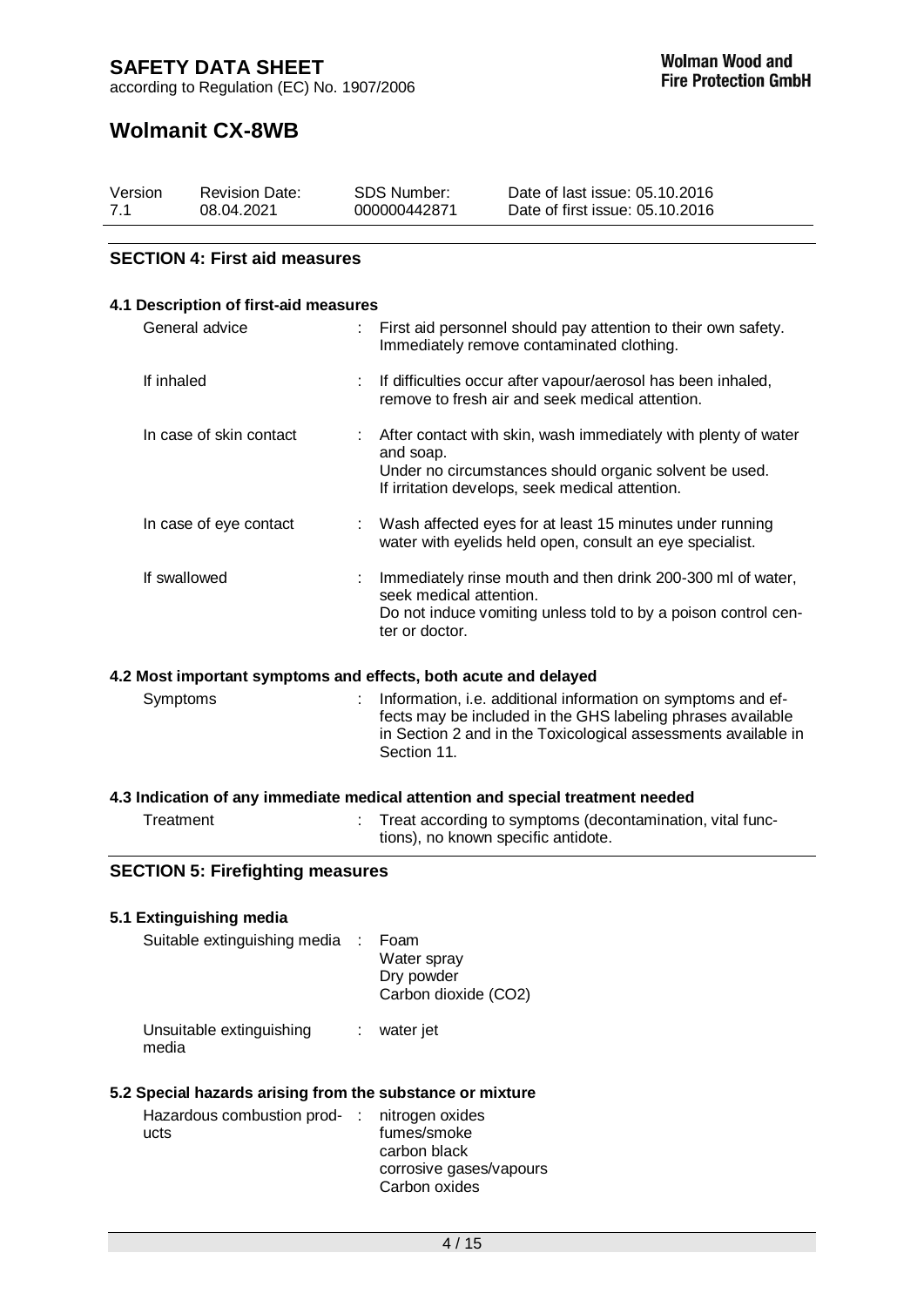according to Regulation (EC) No. 1907/2006

# **Wolmanit CX-8WB**

| Version<br>7.1 | <b>Revision Date:</b><br>08.04.2021                 | SDS Number:<br>000000442871                                   | Date of last issue: 05.10.2016<br>Date of first issue: 05.10.2016                                                      |
|----------------|-----------------------------------------------------|---------------------------------------------------------------|------------------------------------------------------------------------------------------------------------------------|
|                | 5.3 Advice for firefighters                         |                                                               |                                                                                                                        |
|                | Special protective equipment :<br>for fire-fighters |                                                               | Wear a self-contained breathing apparatus.                                                                             |
|                | Further information                                 | the fire conditions.<br>accordance with official regulations. | The degree of risk is governed by the burning substance and<br>Contaminated extinguishing water must be disposed of in |

## **SECTION 6: Accidental release measures**

|                                                          | 6.1 Personal precautions, protective equipment and emergency procedures                                                                                                                                                                                           |
|----------------------------------------------------------|-------------------------------------------------------------------------------------------------------------------------------------------------------------------------------------------------------------------------------------------------------------------|
| Personal precautions                                     | : Use personal protective clothing.<br>Do not breathe vapour/aerosol/spray mists.<br>Handle in accordance with good industrial hygiene and safety<br>practice.                                                                                                    |
| 6.2 Environmental precautions                            |                                                                                                                                                                                                                                                                   |
| Environmental precautions                                | : Contain contaminated water/firefighting water.<br>Do not allow to enter soil, waterways or waste water channels.                                                                                                                                                |
| 6.3 Methods and material for containment and cleaning up |                                                                                                                                                                                                                                                                   |
| Methods for cleaning up                                  | Pick up with suitable absorbent material (e.g. sand, sawdust,<br>t.<br>general-purpose binder, kieselguhr).<br>Dispose of absorbed material in accordance with regulations.<br>Large spills should be collected mechanically (remove by<br>pumping) for disposal. |

## **6.4 Reference to other sections**

For disposal considerations see section 13., For personal protection see section 8.

## **SECTION 7: Handling and storage**

### **7.1 Precautions for safe handling** Advice on safe handling : Avoid contact with the skin, eyes and clothing.

| <b>Havice Off Sarchianum</b><br>Advice on protection against<br>fire and explosion | AVUU CURUCU MIII IRC SKIII, CYCS QHU CIOIHIIQ.<br>Smoking, eating and drinking are forbidden in application ar-<br>ea. For personal protection see section 8. Comply with the<br>health and safety at work laws.<br>Ensure thorough ventilation of stores and work areas.<br>No special precautions necessary.            |
|------------------------------------------------------------------------------------|---------------------------------------------------------------------------------------------------------------------------------------------------------------------------------------------------------------------------------------------------------------------------------------------------------------------------|
| Hygiene measures                                                                   | : When using, do not eat, drink or smoke. Hands and/or face<br>should be washed before breaks and at the end of the shift. At<br>the end of the shift the skin should be cleaned and skin-care<br>agents applied. Gloves must be inspected regularly and prior<br>to each use. Replace if necessary (e.g. pinhole leaks). |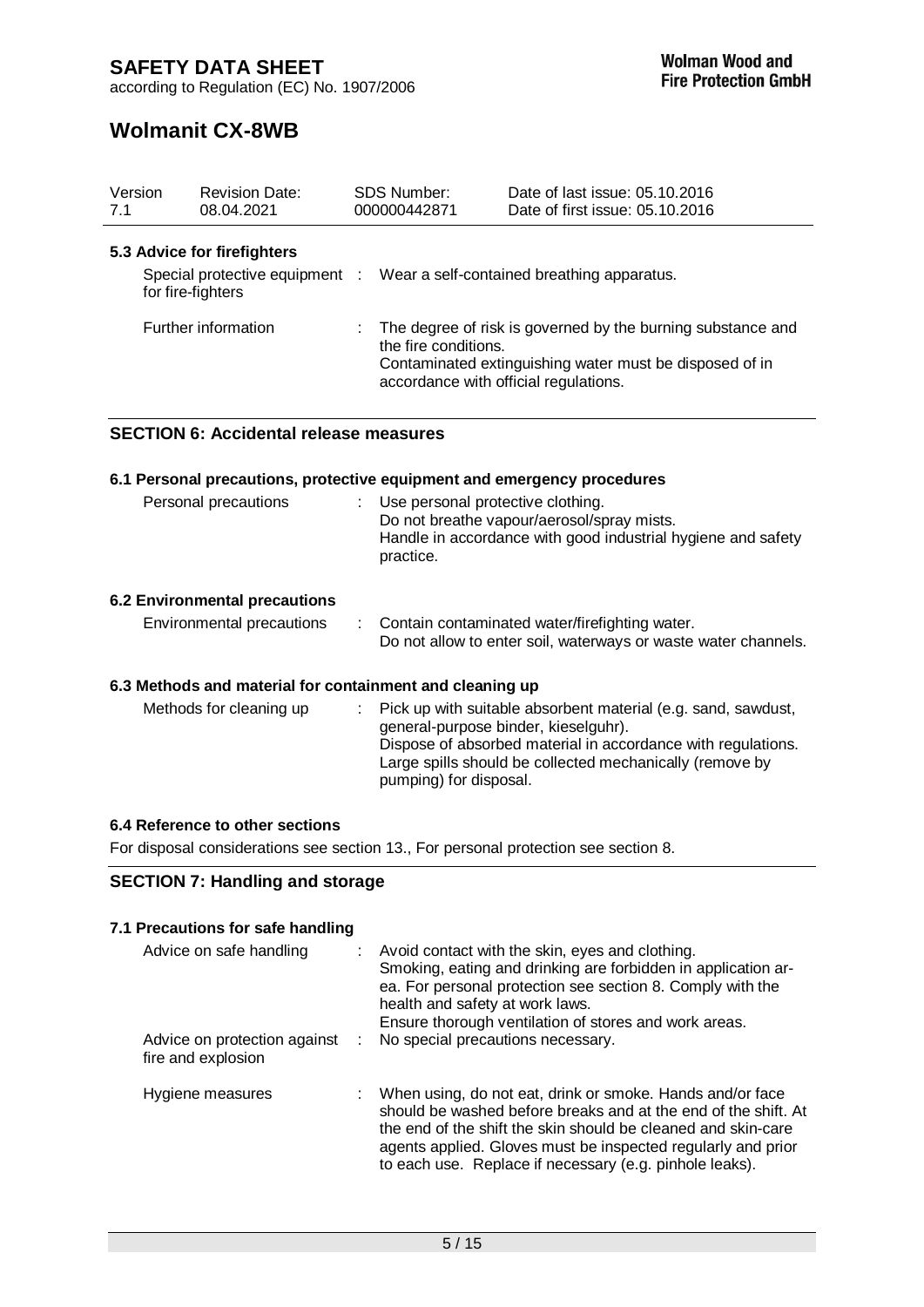# **Wolmanit CX-8WB**

| Version<br>7.1                                 | <b>Revision Date:</b><br>08.04.2021                              | <b>SDS Number:</b><br>000000442871 | Date of last issue: 05.10.2016<br>Date of first issue: 05.10.2016                                                                                                                           |
|------------------------------------------------|------------------------------------------------------------------|------------------------------------|---------------------------------------------------------------------------------------------------------------------------------------------------------------------------------------------|
|                                                | 7.2 Conditions for safe storage, including any incompatibilities |                                    |                                                                                                                                                                                             |
| Further information on stor-<br>age conditions |                                                                  | Frost sensitive                    | Keep only in the original container in a cool, dry, well-<br>ventilated place away from ignition sources, heat or flame.<br>Protect from direct sunlight. Store protected against freezing. |
| 7.3 Specific end use(s)                        |                                                                  |                                    |                                                                                                                                                                                             |
| Specific use(s)                                |                                                                  |                                    | $\therefore$ For the relevant identified use(s) listed in Section 1 the advice<br>mentioned in this section 7 is to be observed.                                                            |

## **SECTION 8: Exposure controls/personal protection**

### **8.1 Control parameters**

### **Occupational Exposure Limits**

| Components     | CAS-No.                                                                                                                                                                              | Value type (Form<br>of exposure)                                                                                                                                                     | Control parameters                                                                | <b>Basis</b>      |
|----------------|--------------------------------------------------------------------------------------------------------------------------------------------------------------------------------------|--------------------------------------------------------------------------------------------------------------------------------------------------------------------------------------|-----------------------------------------------------------------------------------|-------------------|
| 2-aminoethanol | 141-43-5                                                                                                                                                                             | <b>TWA</b>                                                                                                                                                                           | 1 ppm<br>$2,5$ mg/m $3$                                                           | 2006/15/EC        |
|                | through the skin                                                                                                                                                                     |                                                                                                                                                                                      | Further information: Indicative, Identifies the possibility of significant uptake |                   |
|                |                                                                                                                                                                                      | <b>STEL</b>                                                                                                                                                                          | 3 ppm<br>7,6 mg/m3                                                                | 2006/15/EC        |
|                | through the skin                                                                                                                                                                     |                                                                                                                                                                                      | Further information: Indicative, Identifies the possibility of significant uptake |                   |
|                |                                                                                                                                                                                      | TWA                                                                                                                                                                                  | 1 ppm<br>$2,5$ mg/m $3$                                                           | GB EH40           |
|                |                                                                                                                                                                                      | Further information: Can be absorbed through the skin. The assigned sub-<br>stances are those for which there are concerns that dermal absorption will<br>lead to systemic toxicity. |                                                                                   |                   |
|                |                                                                                                                                                                                      | <b>STEL</b>                                                                                                                                                                          | 3 ppm<br>7,6 mg/m3                                                                | GB EH40           |
|                | Further information: Can be absorbed through the skin. The assigned sub-<br>stances are those for which there are concerns that dermal absorption will<br>lead to systemic toxicity. |                                                                                                                                                                                      |                                                                                   |                   |
|                |                                                                                                                                                                                      | <b>TWA value</b>                                                                                                                                                                     | 1 ppm<br>$2,5$ mg/m $3$                                                           | WEL/EH 40<br>(UK) |
|                |                                                                                                                                                                                      | <b>STEL value</b>                                                                                                                                                                    | 3 ppm<br>7,6 mg/m3                                                                | WEL/EH 40<br>(UK) |
|                |                                                                                                                                                                                      | <b>STEL value</b>                                                                                                                                                                    | 3 ppm<br>7,6 mg/m3                                                                | OEL (EU)          |
|                |                                                                                                                                                                                      | <b>TWA value</b>                                                                                                                                                                     | 1 ppm<br>$2,5$ mg/m $3$                                                           | OEL (EU)          |

#### **8.2 Exposure controls**

### **Personal protective equipment**

| Eye protection  | Tightly fitting safety goggles (splash goggles) (e.g. EN 166) |
|-----------------|---------------------------------------------------------------|
| Hand protection |                                                               |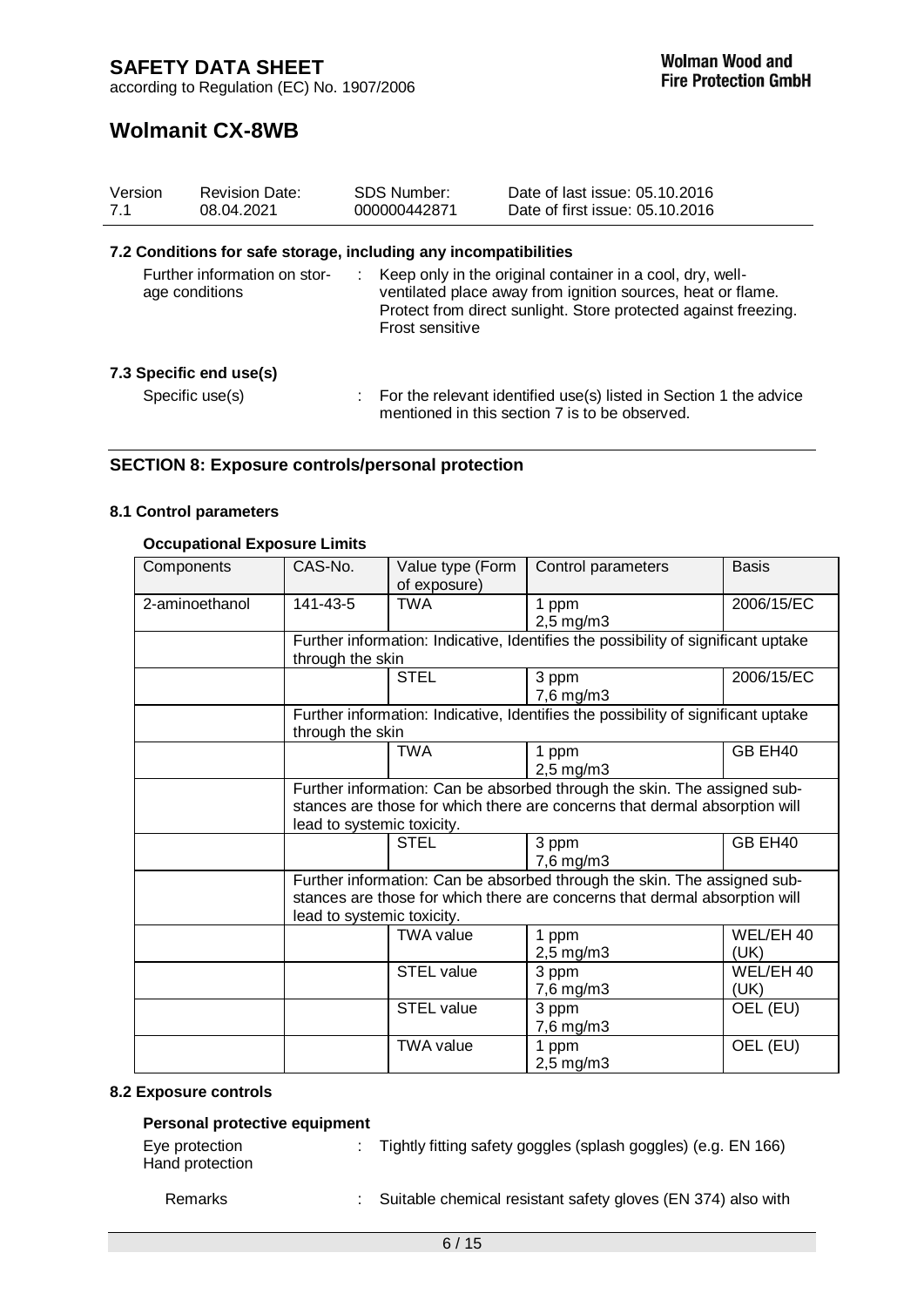according to Regulation (EC) No. 1907/2006

# **Wolmanit CX-8WB**

| Version<br>7.1                                     | <b>Revision Date:</b><br>08.04.2021 | <b>SDS Number:</b><br>000000442871                                                                                                                                                                | Date of last issue: 05.10.2016<br>Date of first issue: 05.10.2016                                                                                                                                                                                                                                                            |  |  |  |  |
|----------------------------------------------------|-------------------------------------|---------------------------------------------------------------------------------------------------------------------------------------------------------------------------------------------------|------------------------------------------------------------------------------------------------------------------------------------------------------------------------------------------------------------------------------------------------------------------------------------------------------------------------------|--|--|--|--|
|                                                    |                                     |                                                                                                                                                                                                   | prolonged, direct contact (Recommended: Protective index 6,<br>corresponding > 480 minutes of permeation time according to<br>EN 374): E.g. nitrile rubber (0.4 mm), chloroprene rubber (0.5<br>mm), butyl rubber (0.7 mm) etc. Manufacturer's directions for<br>use should be observed because of great diversity of types. |  |  |  |  |
| Skin and body protection<br>Respiratory protection |                                     | Body protection must be chosen based on level of activity<br>and exposure.                                                                                                                        |                                                                                                                                                                                                                                                                                                                              |  |  |  |  |
|                                                    |                                     | : Wear respiratory protection if ventilation is inadequate.<br>Combination filter for gases/vapours of organic, inorganic,<br>acid inorganic and alkaline compounds (e.g. EN 14387 Type<br>ABEK). |                                                                                                                                                                                                                                                                                                                              |  |  |  |  |
|                                                    | Protective measures                 | practice.                                                                                                                                                                                         | : Do not inhale gases/vapours/aerosols.<br>Avoid contact with the skin, eyes and clothing.<br>Handle in accordance with good industrial hygiene and safety<br>Wearing of closed work clothing is recommended.                                                                                                                |  |  |  |  |

## **SECTION 9: Physical and chemical properties**

### **9.1 Information on basic physical and chemical properties**

|                                     | liquid<br>blue<br>faint specific odour<br>No data available |
|-------------------------------------|-------------------------------------------------------------|
|                                     | >100 °C<br>Not applicable                                   |
| Lower explosion limit / Lower<br>t. | dropped                                                     |
| t.                                  | >100 °C                                                     |
| Decomposition tempera-              | : $> 250 °C$<br>approx. 9,6                                 |
|                                     | : approx. 30 mPa.s (20 $^{\circ}$ C)                        |
|                                     | completely miscible                                         |
| ÷                                   | Not applicable                                              |
|                                     | approx. 1,2 g/cm3 (20 °C)                                   |
|                                     |                                                             |
| ÷.                                  | Not explosive                                               |
|                                     | not fire-propagating                                        |
|                                     |                                                             |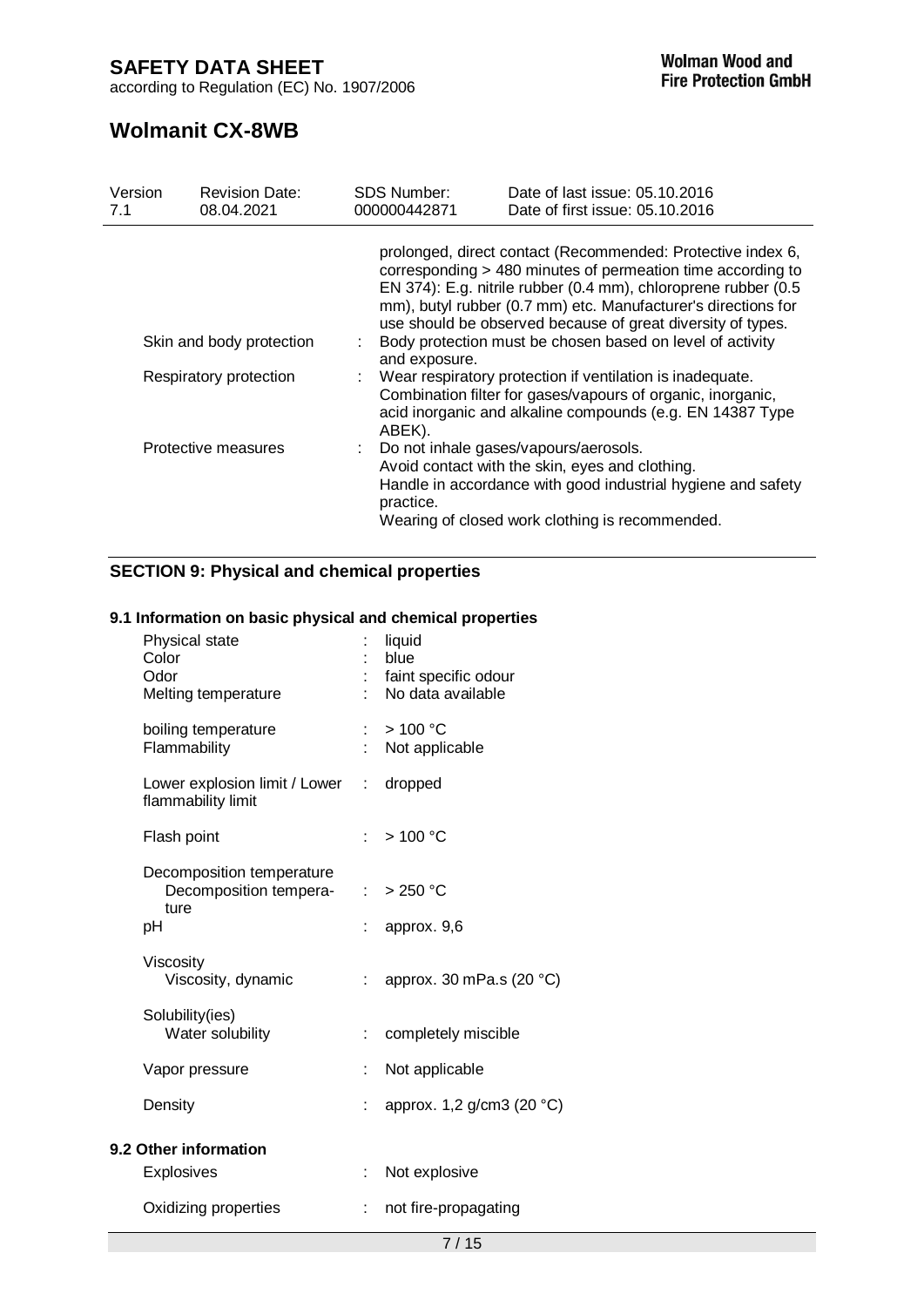according to Regulation (EC) No. 1907/2006

# **Wolmanit CX-8WB**

| Version<br>7.1                 | <b>Revision Date:</b><br>08.04.2021                                   | <b>SDS Number:</b><br>000000442871 |                                                   | Date of last issue: 05.10.2016<br>Date of first issue: 05.10.2016 |  |
|--------------------------------|-----------------------------------------------------------------------|------------------------------------|---------------------------------------------------|-------------------------------------------------------------------|--|
|                                | Miscibility with water                                                |                                    | miscible in all proportions<br>20 °C              |                                                                   |  |
|                                | <b>SECTION 10: Stability and reactivity</b>                           |                                    |                                                   |                                                                   |  |
| 10.1 Reactivity                |                                                                       |                                    |                                                   |                                                                   |  |
|                                | No hazardous reactions if stored and handled as prescribed/indicated. |                                    |                                                   |                                                                   |  |
| <b>10.2 Chemical stability</b> |                                                                       |                                    |                                                   |                                                                   |  |
|                                | The product is stable if stored and handled as prescribed/indicated.  |                                    |                                                   |                                                                   |  |
|                                | 10.3 Possibility of hazardous reactions                               |                                    |                                                   |                                                                   |  |
|                                | Hazardous reactions                                                   |                                    | scribed/indicated.                                | The product is stable if stored and handled as pre-               |  |
|                                | <b>10.4 Conditions to avoid</b>                                       |                                    |                                                   |                                                                   |  |
|                                | Conditions to avoid                                                   |                                    |                                                   | See SDS section 7 - Handling and storage.                         |  |
|                                | 10.5 Incompatible materials                                           |                                    |                                                   |                                                                   |  |
|                                | Materials to avoid                                                    | t                                  | Strong oxidizing agents<br>Strong reducing agents |                                                                   |  |
|                                | 10.6 Hazardous decomposition products                                 |                                    |                                                   |                                                                   |  |

No hazardous decomposition products if stored and handled as prescribed/indicated.

## **SECTION 11: Toxicological information**

## **11.1 Information on hazard classes as defined in Regulation (EC) No 1272/2008**

#### **Acute toxicity**

Harmful if swallowed or if inhaled.

#### **Product:**

| Acute oral toxicity   | : LD50 (Rat): approx. 500 mg/kg<br>Method: OECD Test Guideline 401 |
|-----------------------|--------------------------------------------------------------------|
| Acute dermal toxicity | : LD50 (Rat): $> 2.000$ mg/kg<br>Method: OECD Test Guideline 402   |

#### **Skin corrosion/irritation**

Causes severe skin burns and eye damage.

### **Product:**

| <b>Species</b> | : Rabbit                  |
|----------------|---------------------------|
| Assessment     | : Corrosive               |
| Method         | : OECD Test Guideline 404 |

### **Serious eye damage/eye irritation**

Causes serious eye damage.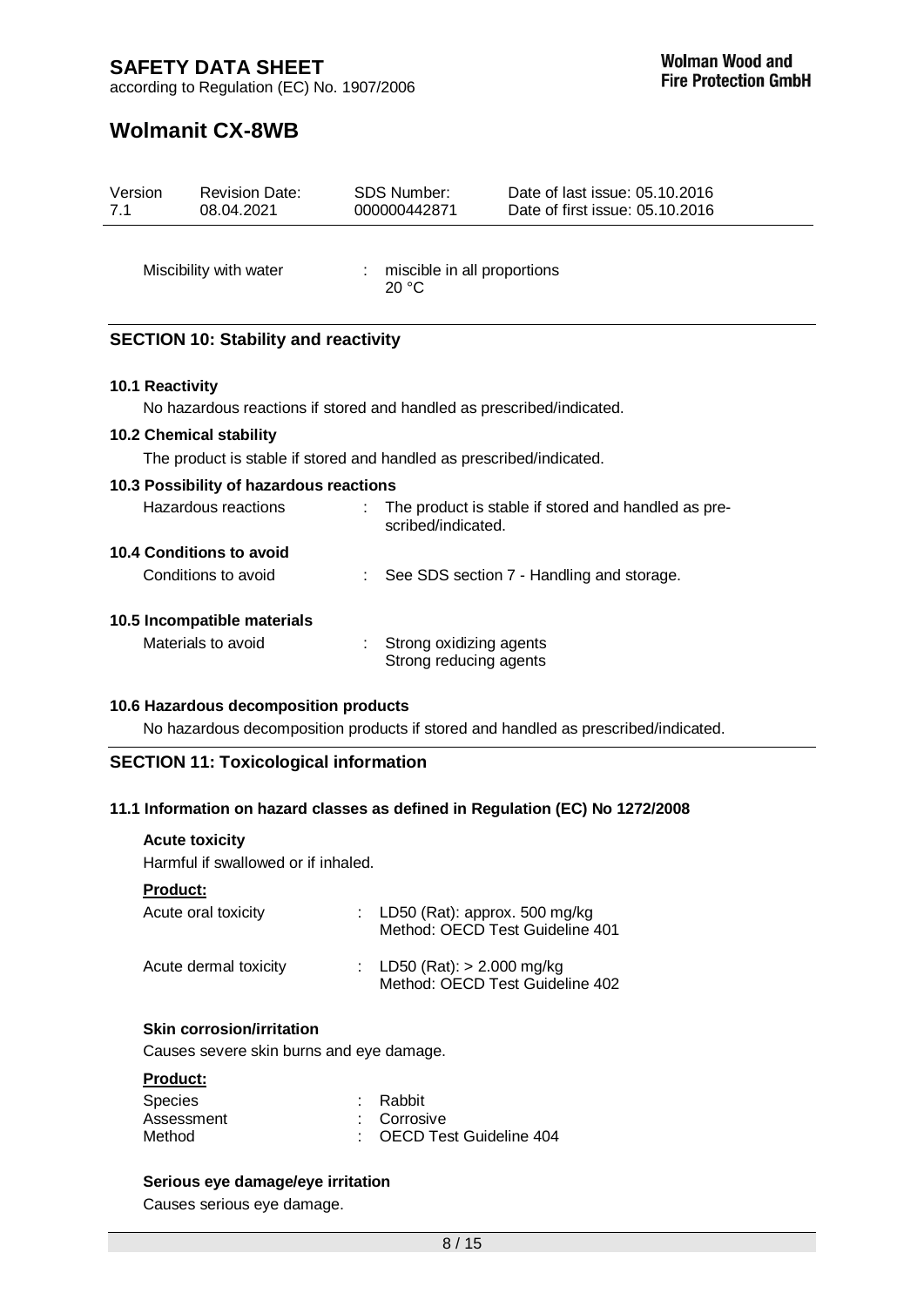according to Regulation (EC) No. 1907/2006

# **Wolmanit CX-8WB**

| Version<br>7.1  | <b>Revision Date:</b><br>08.04.2021      | <b>SDS Number:</b><br>000000442871 |                                | Date of last issue: 05.10.2016<br>Date of first issue: 05.10.2016 |
|-----------------|------------------------------------------|------------------------------------|--------------------------------|-------------------------------------------------------------------|
| <b>Product:</b> |                                          | ٠                                  | Rabbit                         |                                                                   |
| <b>Species</b>  | Assessment                               |                                    |                                | Risk of serious damage to eyes.                                   |
| Method          |                                          |                                    | <b>OECD Test Guideline 405</b> |                                                                   |
|                 | <b>Respiratory or skin sensitization</b> |                                    |                                |                                                                   |

# **Skin sensitization**

Not classified based on available information.

### **Respiratory sensitization**

Not classified based on available information.

#### **Product:**

| <b>Test Type</b> | : Buehler test            |
|------------------|---------------------------|
| <b>Species</b>   | : Guinea pig              |
| Method           | : OECD Test Guideline 406 |
| Result           | : Non-sensitizing.        |

### **Germ cell mutagenicity**

Not classified based on available information.

#### **Carcinogenicity**

Not classified based on available information.

### **Reproductive toxicity**

Suspected of damaging the unborn child.

#### **STOT-single exposure**

May cause respiratory irritation.

### **STOT-repeated exposure**

Not classified based on available information.

#### **Aspiration toxicity**

Not classified based on available information.

### **11.2 Information on other hazards**

### **Further information**

### **Product:**

Remarks : Based on our experience and the information available, no adverse health effects are expected if handled as recommended with suitable precautions for designated uses. The product has not been tested. The statements on toxicology have been derived from products of a similar structure and composition.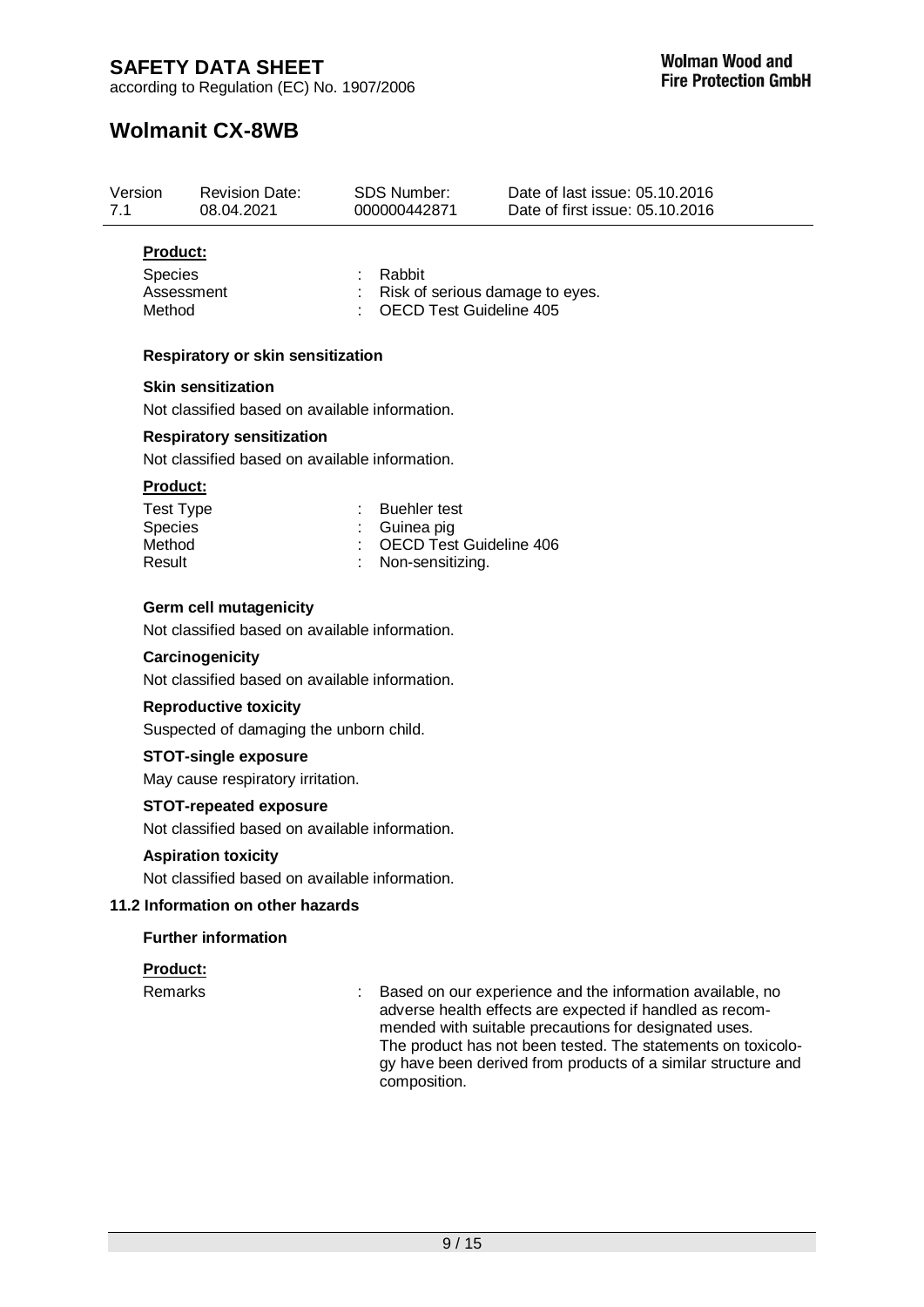according to Regulation (EC) No. 1907/2006

# **Wolmanit CX-8WB**

| Version | <b>Revision Date:</b> | <b>SDS Number:</b> | Date of last issue: 05.10.2016  |
|---------|-----------------------|--------------------|---------------------------------|
| 7.1     | 08.04.2021            | 000000442871       | Date of first issue: 05.10.2016 |

## **SECTION 12: Ecological information**

### **12.1 Toxicity**

| <b>Product:</b>                                          |     |                                                                                                                            |
|----------------------------------------------------------|-----|----------------------------------------------------------------------------------------------------------------------------|
| Toxicity to fish                                         |     | : LC50 (zebra fish): $\epsilon$ = 1 mg/l<br>Exposure time: 96 h<br>Test Type: static<br>Method: OECD Test Guideline 203    |
| Toxicity to daphnia and other :<br>aquatic invertebrates |     | LC50 (Daphnia magna (Water flea)): < 1 mg/l<br>Exposure time: 48 h<br>Test Type: static<br>Method: OECD Test Guideline 202 |
| Toxicity to algae/aquatic<br>plants                      |     | $\therefore$ EC50 (green algae): < 1 mg/l<br>Exposure time: 72 h<br>Method: OECD Test Guideline 201                        |
| Toxicity to microorganisms                               | t i | EC50 (activated sludge): approx. 50 mg/l<br>Exposure time: 3 h<br>Method: OECD Test Guideline 209                          |

## **Components:**

### **copper(II) carbonate--copper(II) hydroxide(1:1):**

| M-Factor (Acute aquatic tox- : 10 |  |
|-----------------------------------|--|
| icity)                            |  |

M-Factor (Chronic aquatic : 1 toxicity)

## **Bis-(N-cyclohexyldiazeniumdioxy)-copper:**

M-Factor (Acute aquatic tox- : 1 icity)

M-Factor (Chronic aquatic : 1 toxicity)

### **12.2 Persistence and degradability**

### **Product:**

| Biodegradability | : Result: Moderately/partially biodegradable.              |
|------------------|------------------------------------------------------------|
|                  | Remarks: The ingredients based on copper can be virtually  |
|                  | eliminated from water by abiotic processes e.g. adsorption |
|                  | onto activated sludge.                                     |

### **12.3 Bioaccumulative potential**

### **Product:**

| Bioaccumulation | Remarks: Accumulation in organisms is not to be expected. |
|-----------------|-----------------------------------------------------------|
|-----------------|-----------------------------------------------------------|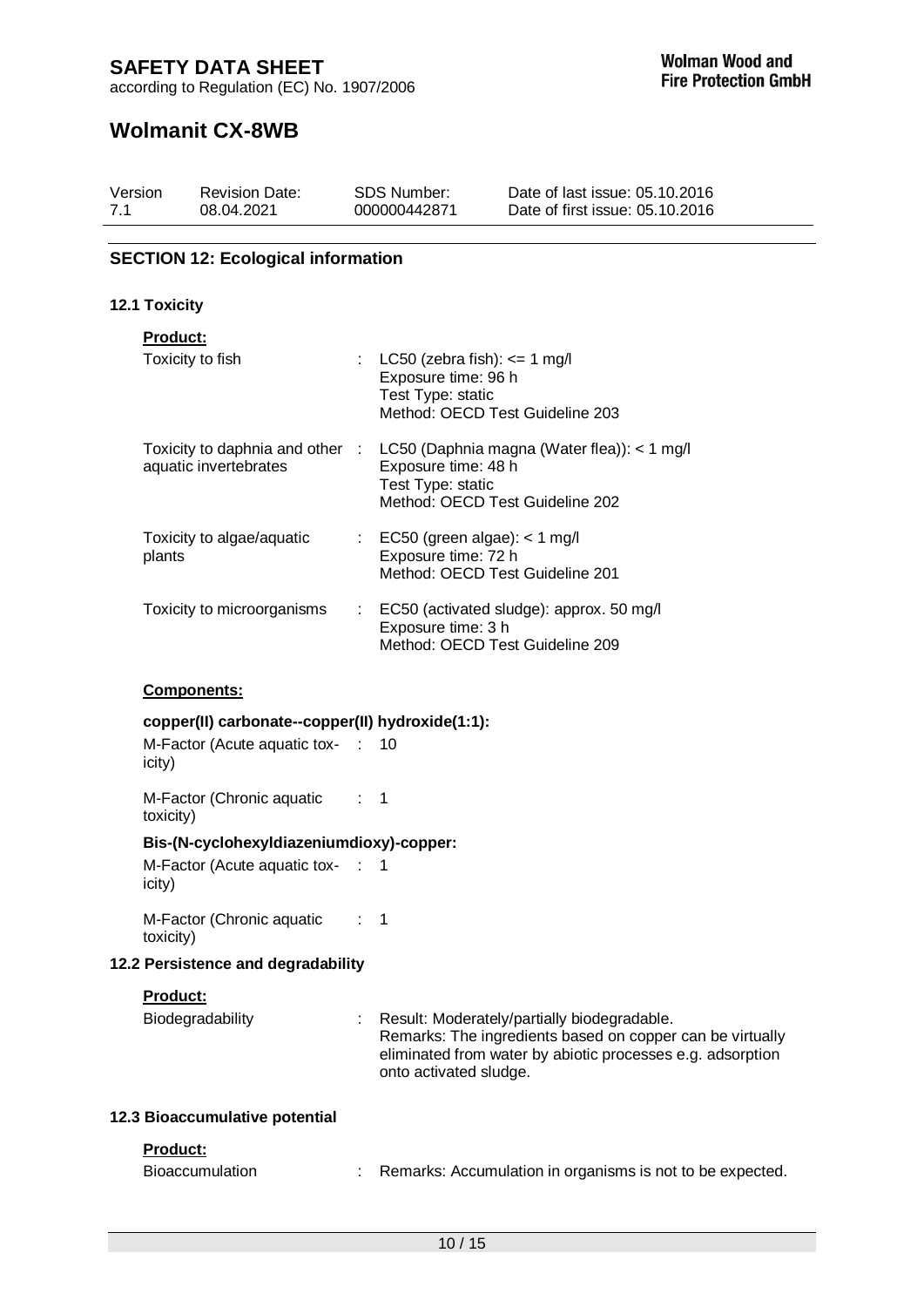according to Regulation (EC) No. 1907/2006

# **Wolmanit CX-8WB**

| Version<br>7.1  | <b>Revision Date:</b><br>08.04.2021                       |    | <b>SDS Number:</b><br>000000442871                       | Date of last issue: 05.10.2016<br>Date of first issue: 05.10.2016                                                                                                                        |  |
|-----------------|-----------------------------------------------------------|----|----------------------------------------------------------|------------------------------------------------------------------------------------------------------------------------------------------------------------------------------------------|--|
|                 | 12.4 Mobility in soil                                     |    |                                                          |                                                                                                                                                                                          |  |
| Product:        |                                                           |    |                                                          |                                                                                                                                                                                          |  |
|                 | Distribution among environ-<br>mental compartments        |    |                                                          | Remarks: Following exposure to soil, adsorption to solid soil<br>particles is probable, therefore contamination of groundwater<br>is not expected.                                       |  |
|                 | 12.5 Results of PBT and vPvB assessment                   |    |                                                          |                                                                                                                                                                                          |  |
| Product:        |                                                           |    |                                                          |                                                                                                                                                                                          |  |
|                 | Assessment                                                | t. | 0.1% or higher                                           | This substance/mixture contains no components considered<br>to be either persistent, bioaccumulative and toxic (PBT), or<br>very persistent and very bioaccumulative (vPvB) at levels of |  |
|                 | 12.6 Endocrine disrupting properties<br>No data available |    |                                                          |                                                                                                                                                                                          |  |
|                 | 12.7 Other adverse effects                                |    |                                                          |                                                                                                                                                                                          |  |
| <b>Product:</b> |                                                           |    |                                                          |                                                                                                                                                                                          |  |
|                 | Ozone-Depletion Potential                                 | ÷  | plete the ozone layer.                                   | Remarks: The product does not contain substances that are<br>listed in Regulation (EC) 1005/2009 on substances that de-                                                                  |  |
| mation          | Additional ecological infor-                              | t. | waters or water purification plants.<br>and composition. | The product should not be allowed to reach either sewage<br>The product has not been tested. The statements on ecotoxi-<br>cology have been derived from products of a similar structure |  |
|                 | <b>SECTION 13: Disposal considerations</b>                |    |                                                          |                                                                                                                                                                                          |  |

### **13.1 Waste treatment methods**

| Product                | : The UK Environmental Protection (Duty of Care) Regulations<br>(EP) and amendments should be noted (United Kingdom).<br>This product and any uncleaned containers must be disposed<br>of as hazardous waste in accordance with the 2005 Hazard-<br>ous Waste Regulations and amendments (United Kingdom) |
|------------------------|-----------------------------------------------------------------------------------------------------------------------------------------------------------------------------------------------------------------------------------------------------------------------------------------------------------|
|                        | This material and its container must be disposed of in a safe<br>way.<br>Must be disposed of or incinerated in accordance with local<br>regulations.                                                                                                                                                      |
| Contaminated packaging | Contaminated packaging should be emptied as far as possi-<br>ble; then it can be passed on for recycling after being thor-<br>oughly cleaned.                                                                                                                                                             |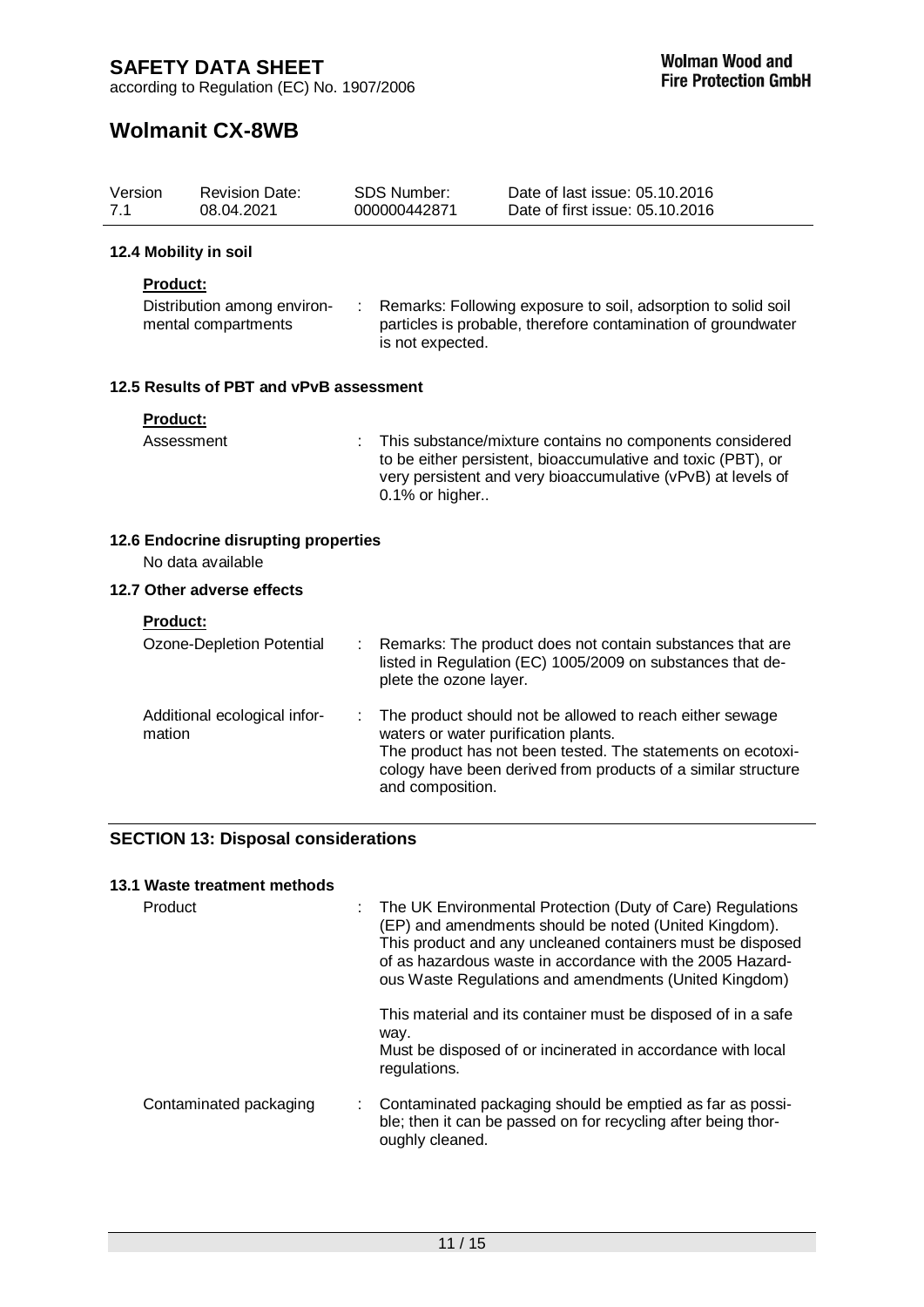according to Regulation (EC) No. 1907/2006

# **Wolmanit CX-8WB**

| Version | <b>Revision Date:</b> | SDS Number:  | Date of last issue: 05.10.2016  |  |
|---------|-----------------------|--------------|---------------------------------|--|
| 7.1     | 08.04.2021            | 000000442871 | Date of first issue: 05.10.2016 |  |
|         |                       |              |                                 |  |

### **SECTION 14: Transport information**

### **14.1 UN number or ID number**

| <b>ADN</b>                                                                                              |                             | <b>UN 1760</b>                                             |
|---------------------------------------------------------------------------------------------------------|-----------------------------|------------------------------------------------------------|
| <b>ADR</b>                                                                                              |                             | <b>UN 1760</b>                                             |
| <b>RID</b>                                                                                              |                             | <b>UN 1760</b>                                             |
| <b>IMDG</b>                                                                                             |                             | <b>UN 1760</b>                                             |
| <b>IATA</b>                                                                                             |                             | <b>UN 1760</b>                                             |
| 14.2 UN proper shipping name                                                                            |                             |                                                            |
| <b>ADN</b>                                                                                              |                             | CORROSIVE LIQUID, N.O.S.<br>(ALKYLAMINE, COPPER CARBONATE) |
| <b>ADR</b>                                                                                              |                             | CORROSIVE LIQUID, N.O.S.<br>(ALKYLAMINE, COPPER CARBONATE) |
| <b>RID</b>                                                                                              |                             | CORROSIVE LIQUID, N.O.S.<br>(ALKYLAMINE, COPPER CARBONATE) |
| <b>IMDG</b>                                                                                             |                             | CORROSIVE LIQUID, N.O.S.<br>(ALKYLAMINE, COPPER CARBONATE) |
| <b>IATA</b>                                                                                             |                             | CORROSIVE LIQUID, N.O.S.<br>(ALKYLAMINE, COPPER CARBONATE) |
| 14.3 Transport hazard class(es)                                                                         |                             |                                                            |
| <b>ADN</b>                                                                                              |                             | 8                                                          |
| <b>ADR</b>                                                                                              | ÷.                          | 8                                                          |
| <b>RID</b>                                                                                              | t.                          | 8                                                          |
| <b>IMDG</b>                                                                                             | $\mathbb{R}^{\mathbb{Z}}$   | 8                                                          |
| <b>IATA</b>                                                                                             | $\mathbf{r}_{\mathrm{max}}$ | 8                                                          |
| 14.4 Packing group                                                                                      |                             |                                                            |
| <b>ADN</b><br>Packing group<br>Labels                                                                   | ÷.                          | H<br>8                                                     |
| <b>ADR</b><br>Packing group<br><b>Hazard Identification Number</b><br>Labels<br>Tunnel restriction code | t.                          | $\mathbf{I}$<br>80<br>8<br>(E)                             |
| <b>RID</b><br>Packing group<br><b>Hazard Identification Number</b><br>Labels                            |                             | $\mathsf{I}$<br>80<br>8                                    |
| <b>IMDG</b><br>Packing group<br>Labels                                                                  |                             | $\mathsf{I}$<br>8                                          |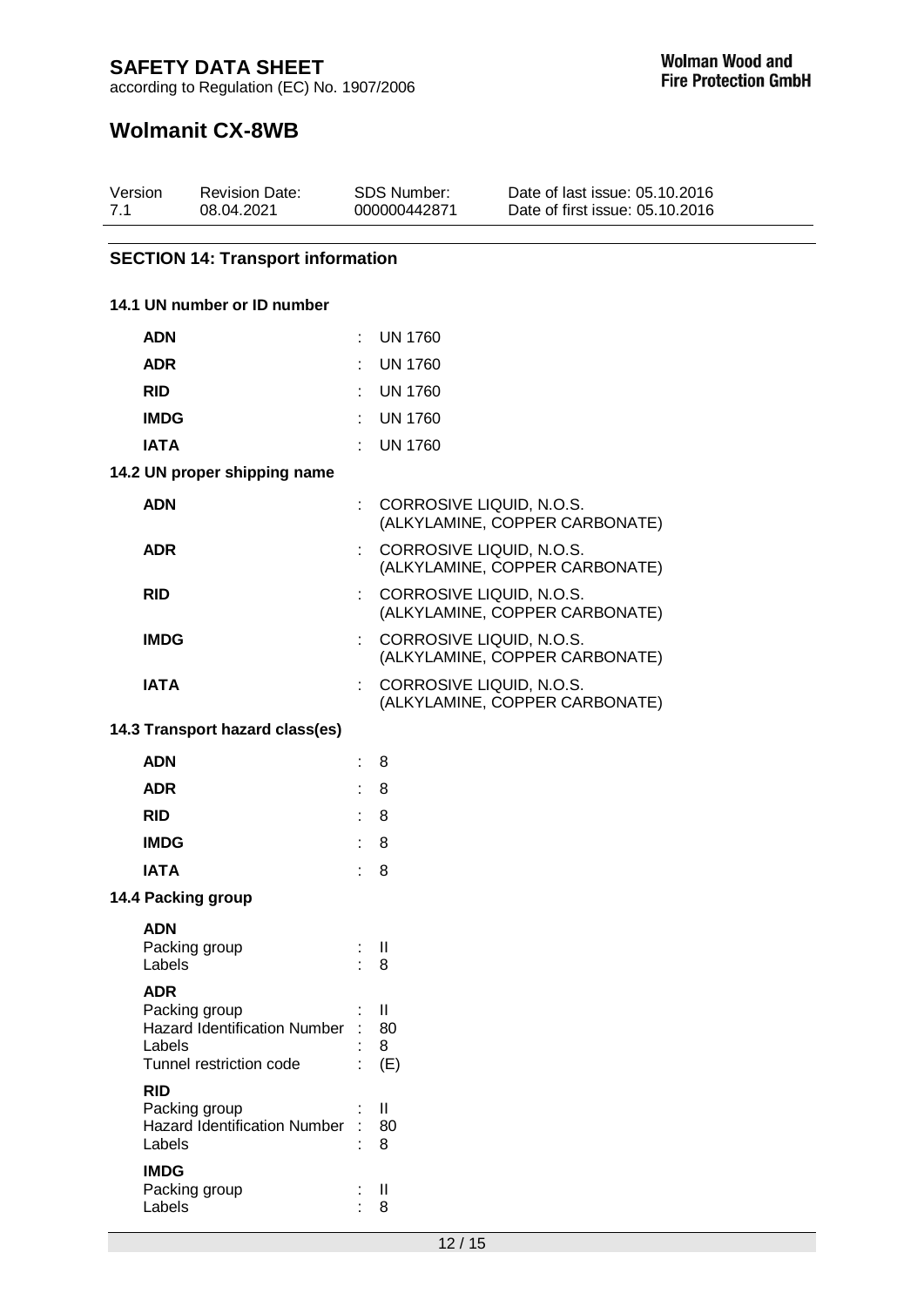according to Regulation (EC) No. 1907/2006

# **Wolmanit CX-8WB**

| This product is subject to the most recent edition of "The Car-<br>riage of Dangerous Goods and Use of Transportable Pressure<br>Equipment Regulations" and their amendments (United King- |
|--------------------------------------------------------------------------------------------------------------------------------------------------------------------------------------------|
|                                                                                                                                                                                            |

The transport classification(s) provided herein are for informational purposes only, and solely based upon the properties of the unpackaged material as it is described within this Safety Data Sheet. Transportation classifications may vary by mode of transportation, package sizes, and variations in regional or country regulations.

### **14.7 Maritime transport in bulk according to IMO instruments**

Not applicable for product as supplied.

### **SECTION 15: Regulatory information**

### **15.1 Safety, health and environmental regulations/legislation specific for the substance or mixture**

Annex XVII of Regulation (EC) No 1907/2006 : Conditions of restriction for the fol-

lowing entries should be considered: Number on list 3

### **Other regulations:**

If other regulatory information applies that is not already provided elsewhere in this safety data sheet, then it is described in this subsection.

Biocidal Products Regulation 528/2012/EU

The data should be considered when making any assessment under the Control of Substances Hazardous to Health Regulations (COSHH), and related guidance, for example, 'COSHH Essentials' (United Kingdom).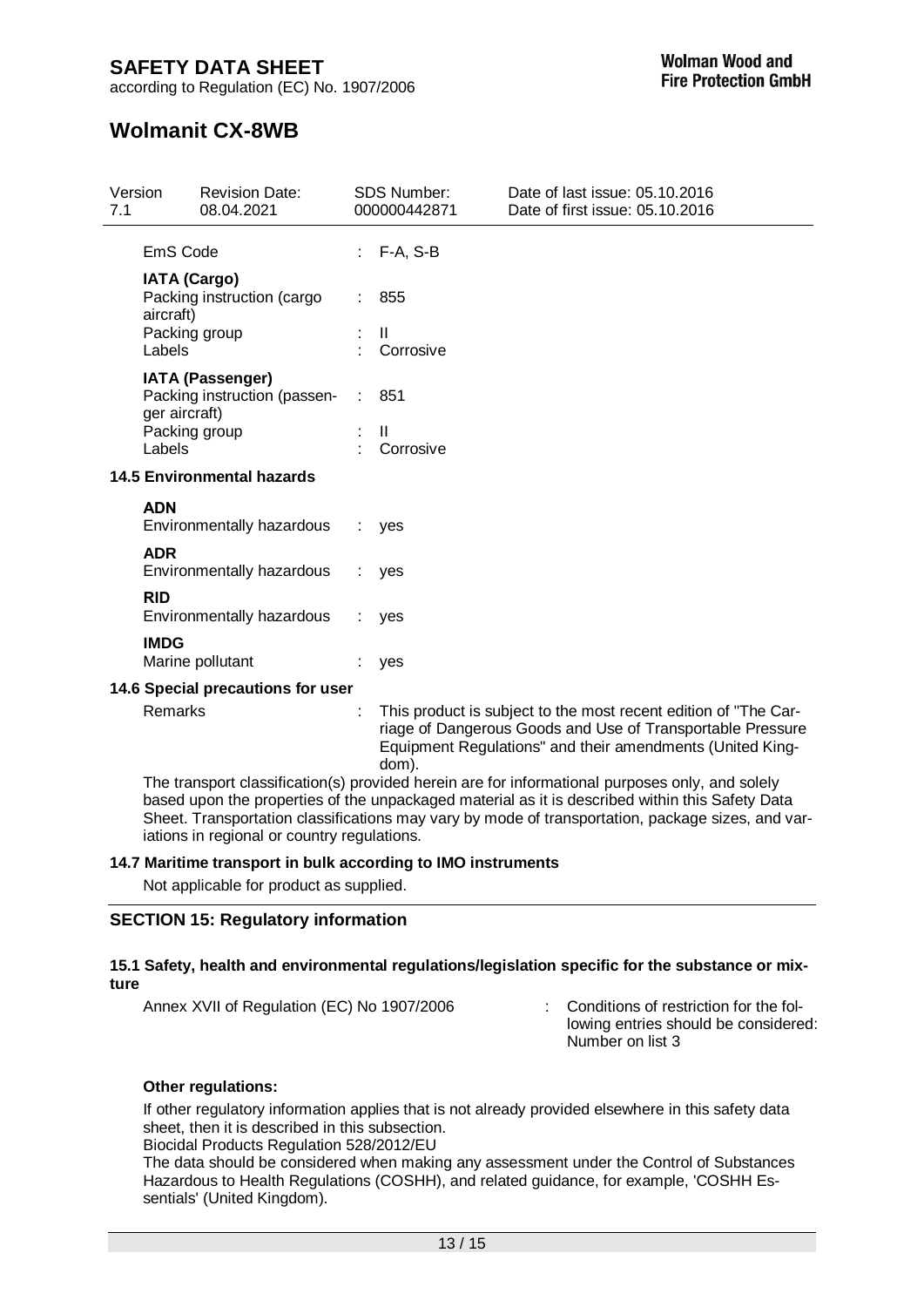## **Wolmanit CX-8WB**

| Version | <b>Revision Date:</b> | <b>SDS Number:</b> | Date of last issue: 05.10.2016  |
|---------|-----------------------|--------------------|---------------------------------|
| 7.1     | 08.04.2021            | 000000442871       | Date of first issue: 05.10.2016 |

This product may be subject to the Control of Major Accident Hazards Regulations (COMAH), and amendments if specific threshold tonnages are exceeded (United Kingdom).

#### **15.2 Chemical Safety Assessment**

Chemical Safety Assessment not required

### **SECTION 16: Other information**

| <b>Full text of H-Statements</b>        |                                                                       |
|-----------------------------------------|-----------------------------------------------------------------------|
| H <sub>228</sub>                        | Flammable solid.                                                      |
| H302                                    | Harmful if swallowed.                                                 |
| H314                                    | Causes severe skin burns and eye damage.                              |
| H318                                    | Causes serious eye damage.                                            |
| H319                                    | Causes serious eye irritation.                                        |
| H332                                    | Harmful if inhaled.                                                   |
| H361d                                   | Suspected of damaging the unborn child.                               |
| H373                                    | May cause damage to organs through prolonged or repeated<br>exposure. |
| H400                                    | Very toxic to aquatic life.                                           |
| H410                                    | Very toxic to aquatic life with long lasting effects.                 |
| Full text of other abbreviations        |                                                                       |
| Acute Tox.                              | Acute toxicity                                                        |
| <b>Aquatic Acute</b>                    | Hazardous to the aquatic environment - acute hazard                   |
| <b>Aquatic Chronic</b>                  | Hazardous to the aquatic environment - chronic hazard                 |
| Eye Dam.                                | Serious eye damage                                                    |
| Eye Irrit.                              | Eye irritation                                                        |
| Flam, Sol.                              | Flammable solids                                                      |
| Repr.                                   | Reproductive toxicity                                                 |
| Skin Corr.                              | Skin corrosion                                                        |
| <b>STOT RE</b>                          | Specific target organ toxicity - repeated exposure                    |
| 2006/15/EC                              | Europe. Indicative occupational exposure limit values                 |
| GB EH40                                 | UK. EH40 WEL - Workplace Exposure Limits                              |
| OEL (EU)                                | Workplace indicative exposure limits and Directives relating to       |
|                                         | the protection of risks related to work exposure to chemical,         |
|                                         | physical and biological agents (EU)                                   |
| WEL/EH 40 (UK)                          | EH40 Occupational Exposure Limit (UK)                                 |
| 2006/15/EC / TWA                        | Limit Value - eight hours                                             |
| 2006/15/EC / STEL                       | Short term exposure limit                                             |
| GB EH40 / TWA                           | Long-term exposure limit (8-hour TWA reference period)                |
| GB EH40 / STEL                          | Short-term exposure limit (15-minute reference period)                |
| OEL (EU) / STEL value                   | Short Term Exposure Limit (STEL):                                     |
| OEL (EU) / TWA value                    | $\mathcal{L}^{\mathcal{L}}$ .<br>Time Weighted Average (TWA):         |
| WEL/EH 40 (UK) / STEL                   | $\mathbb{N}^+$<br>Short Term Exposure Limit (STEL):                   |
| value                                   |                                                                       |
| WEL/EH 40 (UK) / TWA val-<br>$\sim 100$ | Time Weighted Average (TWA):                                          |
| ue                                      |                                                                       |

ADN - European Agreement concerning the International Carriage of Dangerous Goods by Inland Waterways; ADR - European Agreement concerning the International Carriage of Dangerous Goods by Road; AIIC - Australian Inventory of Industrial Chemicals; ASTM - American Society for the Testing of Materials; bw - Body weight; CLP - Classification Labelling Packaging Regulation; Regulation (EC) No 1272/2008; CMR - Carcinogen, Mutagen or Reproductive Toxicant; DIN -